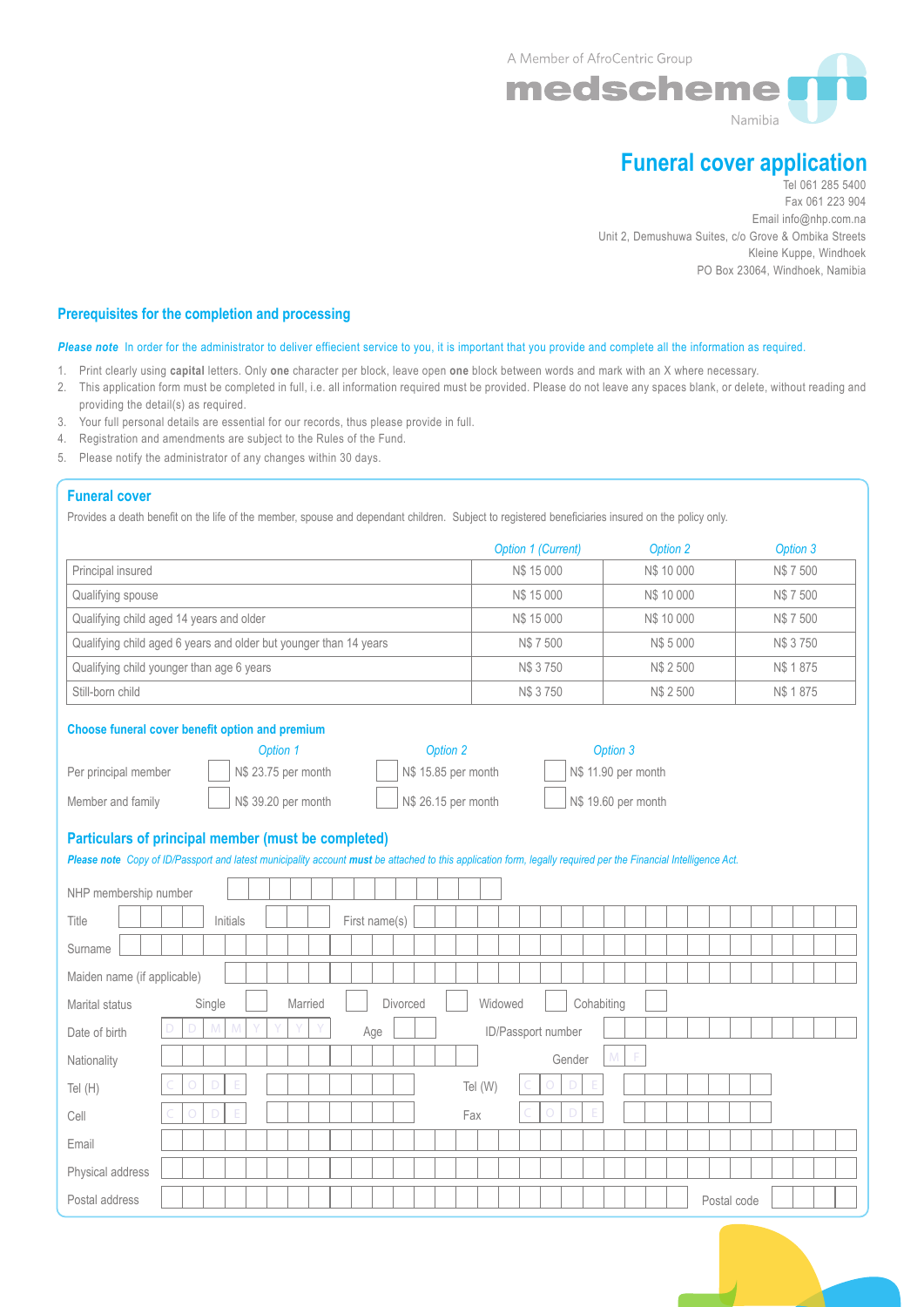#### **Beneficiaries to be covered**

*Please note Copy of ID/Passport must be attached (computer printed copies of birth certificates for newborn babies will be accepted). Whenever applicable attach a copy of the marriage certificate.*

| <b>Relationship</b><br>to principal member | First name(s) in full | <b>Surname</b><br>if different from principal member |                     |  | <b>Gender</b> | Date of birth |  |  |                             |  |     |  |
|--------------------------------------------|-----------------------|------------------------------------------------------|---------------------|--|---------------|---------------|--|--|-----------------------------|--|-----|--|
|                                            |                       |                                                      | $M$ F D D M $M$ Y Y |  |               |               |  |  |                             |  | YY  |  |
|                                            |                       |                                                      | $M$ F D D M $M$ Y Y |  |               |               |  |  |                             |  | YY  |  |
|                                            |                       |                                                      | $M$ F D D M $M$ Y Y |  |               |               |  |  |                             |  | YY  |  |
|                                            |                       |                                                      | $M$ F D D M $M$ Y Y |  |               |               |  |  |                             |  | YY  |  |
|                                            |                       |                                                      |                     |  |               |               |  |  | $F   D   D   M   M   Y   Y$ |  | Y Y |  |
|                                            |                       |                                                      |                     |  |               |               |  |  | $F$ $D$ $D$ $M$ $M$ $Y$     |  | YY  |  |

### **Medical history**

|  |  |  |  |  | 1. Are you or your dependants suffering from, or have suffered from any chronic or recurring illness or any serious ailments? |  |
|--|--|--|--|--|-------------------------------------------------------------------------------------------------------------------------------|--|
|--|--|--|--|--|-------------------------------------------------------------------------------------------------------------------------------|--|

- 2. Have you or your dependants received any medical attention of any nature (e.g. Hospitalisation, operation, etc.) during the last 2 years?
- 3. Are you or your dependants expecting to undergo any procedure, operation, treatment within the next 12 months?
- 4. Are you or your dependants receiving any medical treatment at present?

If the answer to any of the above questions is 'yes', please give a short summary (name, date, treatment received, condition/illness).

#### **Banking details**

*Please note Please attach a cancelled cheque or confirmation from your bank with bank stamp to ensure accuracy (for contribution payments and electronic claim refunds.)*

| Name of account holder                             |                 |        |              |         |
|----------------------------------------------------|-----------------|--------|--------------|---------|
| Bank name                                          | Branch name     |        |              |         |
| Branch code                                        | Type of account | Cheque | Transmission | Savings |
| Bank account number<br>Signature of account holder |                 |        | Bank stamp   |         |

# **Summary of terms and conditions**

The head notes and the clauses of this application form are for reference purposes only and shall in no way govern or affect the interpretation nor modify, nor amplify the terms and conditions of the policy agreement nor any clause thereof:

- Pre-existing conditions will be excluded for a period as determined by the insurer.
- The insurer's liability is conditional on the insured claiming the benefit and keeping to the policy terms and conditions.
- The insurer reserves the right to alter the terms, premiums and provisions of the policy with 1 month's notice in writing to the insured.
- Maximum entry age on the policy for principle members and his/her spouse is 60 years, child dependants qualify for coverage up to the age of 21 years.
- The insurer shall not be liable for the failure of an administrator to adequately explain the terms and conditions of the policy.
- Proof of burial/cremation might be required from time to time.



Yes Yes

No No

No  $N<sub>0</sub>$ 

Yes Yes